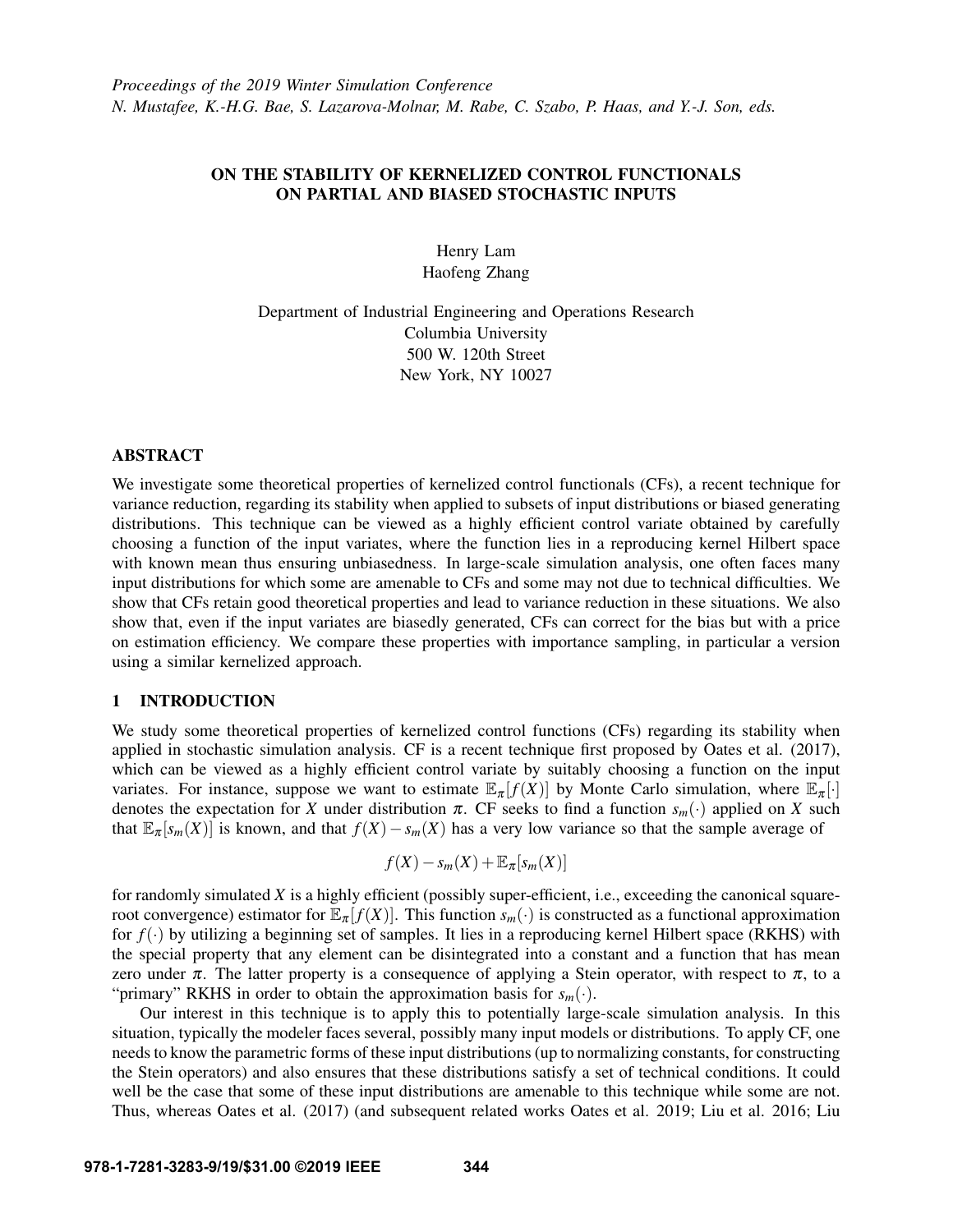[and Lee 2017;](#page-11-3) [Chwialkowski et al. 2016\)](#page-11-4) assume all input distributions are known, we focus on whether CF behaves stably when applied to only a subset of these distributions.

We show that CF retains super-efficiency in terms of the error rate associated with the subset of applicable input distributions. For those distributions where CF does not apply on, the final output gives the canonical square-root error rate. Thus, if the amenable input distributions contribute to most of the variance, then the CF outputs are effectively super-efficient. We prove this result on partially applied CF via a direct use of the so-called regularized least-square (RLS) functional approximation that looks for a closest function in an RKHS from data [\(Cucker and Smale 2002\)](#page-11-5). Moreover, we contrast this conclusion with a closely related method referred to as black-box importance sampling [\(Liu and Lee 2017;](#page-11-3) [Chwialkowski](#page-11-4) [et al. 2016;](#page-11-4) [Liu et al. 2016\)](#page-11-2), which relies on assigning weights over the samples, where the weights are optimized from a kernel induced by the same Stein operator as CF. However, since this method does not approximate the function *f* but rather uses the weights, it is plausible that without additional adjustment it could have subpar performance when the kernel is induced by only part of all input distributions.

Our second interest is to investigate the convergence of CF when the input variates are generated from a "wrong" or approximating distribution than the underlying model. We show that, if the likelihood ratio between the approximating and the underlying distributions are controllable, then CF can automatically correct for the bias, though with a price on estimation efficiency (i.e., sub-canonical convergence). This property can be attributed to the fact that  $s_m$  are able to well approximate f, in terms of variance under  $\pi$ , even if the utilized data have a different distribution. In this sense, CF can act as a bias corrector that is similar to importance sampling. It also can be viewed as a more powerful version of the weighted Monte Carlo studied in [Glasserman and Yu \(2005\).](#page-11-6) However, its loss of efficiency (at least as a consequence of our analysis) indicates that importance sampling, or a combination with it, is more efficient in bias reduction than CF.

The remainder of this paper is as follows. Section [2](#page-1-0) first describes our setup and notations. Section [3](#page-3-0) develops some machinery from RLS that we need to utilize in our analysis. Section [4](#page-7-0) presents our result on partially applied CF. Section [5](#page-9-0) studies the bias reduction property of CF under a deviating generating distribution.

### <span id="page-1-0"></span>2 SETUP AND THE CONTROL FUNCTIONAL FRAMEWORK

Consider a random vector  $(X, Y)$  where *X* takes values in an open set  $\Omega \subset \mathbb{R}^d$  and *Y* takes values in an open set  $\Theta \subset \mathbb{R}^p$ . We assume *X* admits a positive (marginal) density  $\pi_x(x) > 0$  on  $\Omega$  with respect to *d*-dimensional Lebesgue measure, which has a parametric form that is known up to a normalizing constant. Similarly, we also denote  $\pi_{y|x}(y|x)$  as the distribution of *Y* given *X*, and  $\pi$  as the joint distribution of  $(X, Y)$ (these can be viewed as densities without ambiguity, but the assumption of having a density is not necessary for these distributions).

Our goal is to estimate the expectation of  $f(X, Y)$ , which we write as  $\mu := \mathbb{E}_{\pi}[f(X, Y)]$ . Our premise is that we can run simulation and have access to a collection of i.i.d. samples  $D = \{(x_i, y_i)\}_{i=1}^n$  where  $(x_i, y_i)$ are sampled from  $\pi$  (or some other distributions as discussed in Section [5\)](#page-9-0). The vector *X* is assumed to be the "dominating" factor in the simulation, contributing to the most output variance, whereas *Y* contributes a small variance (which will be rigorized later). Moreover, we assume that  $\nabla_x \log \pi_x(x)$  is well-defined and is computable for given *xi*'s, so that we can apply CF on *X* as we will discuss. Throughout this paper, we also suppose  $f : \Omega \times \Theta \to \mathbb{R}$  satisfies  $\mathbb{E}_{\pi}[f(X,Y)^2] < \infty$ .

For convenience, for any measurable function  $g : \Omega \times \Theta \to \mathbb{R}$ , we write  $\mu(g) = \mathbb{E}_{\pi}[g(X, Y)]$ ; for any measurable function  $g: \Omega \to \mathbb{R}$ , we write  $\mu_x(g) = \mathbb{E}_{\pi_x}[g(X)]$ . Let  $L^2(\pi_x)$  denote the space of measurable functions  $g: \Omega \to \mathbb{R}$  for which  $\mu_x(g^2)$  is finite, with the norm written as  $\|\cdot\|_{L^2(\pi_x)}$ . Let  $C^k(\Omega, \mathbb{R}^j)$  denote the space of (measurable) functions from Ω to  $\mathbb{R}^j$  with continuous partial derivatives up to order *k*. The region Ω can be bounded or unbounded; in the former case, the boundary  $\partial\Omega$  is assumed to be piecewise smooth (i.e., infinitely differentiable).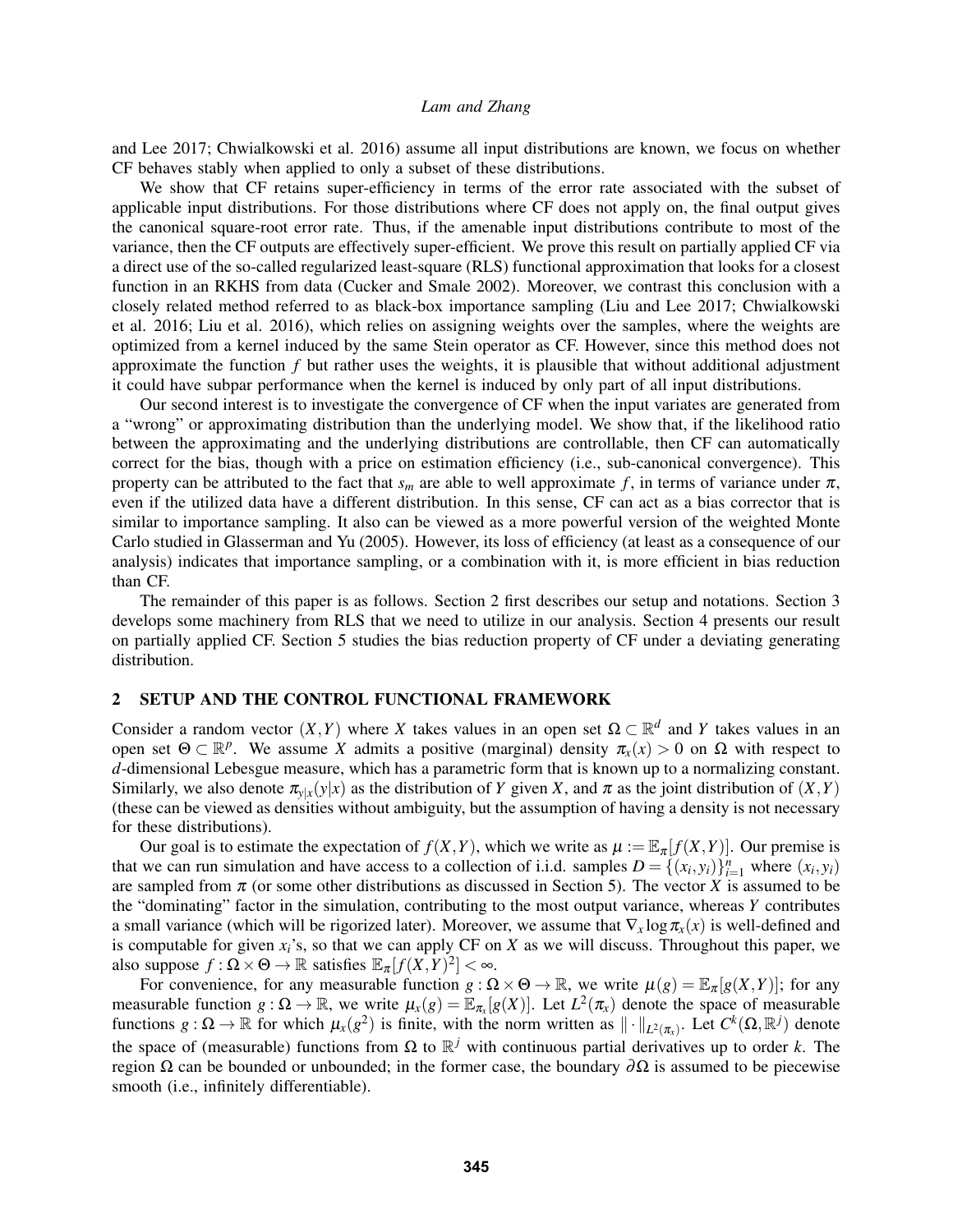Following the framework in [Oates et al. \(2017\),](#page-11-0) we divide the data *D* into two disjoint subsets as  $D_0 = \{(x_i, y_i)\}_{i=1}^m$  and  $D_1 = \{(x_i, y_i)\}_{i=m+1}^n$ , where  $1 \le m \le n$ . We use  $D_0$  to construct a CF  $s_m(\cdot) \in L^2(\pi)$ that is a partial approximation to  $f$  (that only depends on  $x$ ), and consider the function

$$
f_m(x,y) = f(x,y) - s_m(x) + \mu_x(s_m).
$$

The final estimator is then given by a sample average of  $f_m(\cdot, \cdot)$  on  $D_1$ , i.e.,

$$
\hat{\mu} := \frac{1}{n-m} \sum_{j=m+1}^{n} f_m(x_j, y_j).
$$

It is clear that we have unbiasedness, since  $\mathbb{E}_{\pi}[\hat{\mu}|D_0] = \mu(f_m) = \mu$  for any given  $D_0$  and hence  $\mathbb{E}_{\pi}[\hat{\mu}] = \mu$ , where here  $\mathbb{E}_{\pi}[\cdot|D_0]$  and  $\mathbb{E}_{\pi}[\cdot]$  are with respect to the data distribution.

Denote the "score function" of the density  $\pi_x$  by  $\mathbf{u}(x) := \nabla_x \log \pi_x(x)$ . The CF  $s_m$  is in the form

$$
s_m(x) := c + \psi(x)
$$

$$
\psi(x) := \nabla_x \cdot \phi(x) + \phi(\mathbf{x}) \cdot \mathbf{u}(x)
$$

where  $c \in \mathbb{R}$  is a constant and  $\phi \in C^1(\Omega, \mathbb{R}^d)$ . Note that, under suitable conditions (that we describe below),  $\mu_x(\psi) = 0$  via integration by parts, which constitutes the Stein operator applied on the function  $\phi$ .

Next we specify our choice of each component of  $\phi(x)$ . Suppose  $\phi_i : \Omega \to \mathbb{R}$  is in a Hilbert space  $\mathscr{H} \subset L^2(\pi) \cap C^1(\Omega,\mathbb{R})$  with inner product  $\langle \cdot, \cdot \rangle_{\mathscr{H}} : \mathscr{H} \times \mathscr{H} \to \mathbb{R}$ . Moreover, we require that  $\mathscr{H}$  is an RKHS. This implies that there exists a symmetric positive definite function  $k : \Omega \times \Omega \to \mathbb{R}$  such that for all  $x \in \Omega$ , we have  $k(\cdot, x) \in \mathcal{H}$  and for all  $x \in \Omega$  and  $h \in \mathcal{H}$ , we have  $h(x) = \langle h(\cdot), k(\cdot, x) \rangle$ .

The vector-valued function  $\phi(x): \Omega \to \mathbb{R}^d$  is defined in the Cartesian product space  $\mathscr{H}^d:=\mathscr{H}\times\cdots\times\mathscr{H}$ , which is an RKHS with the inner product  $\langle \phi, \phi' \rangle_{\mathcal{H}^d} = \sum_{i=1}^d \langle \phi_i, \phi'_i \rangle_{\mathcal{H}}$ . We will see next that under some reasonable assumptions  $\psi$  also belongs to an RKHS  $\mathcal{H}_0$  with a kernel denoted  $k_0$ .

Following [Oates et al. \(2017\),](#page-11-0) we make the following assumptions and conclusions:

<span id="page-2-0"></span>**Assumption 1** The density  $\pi_x$  belongs to  $C^1(\Omega, \mathbb{R})$ .

<span id="page-2-1"></span>**Assumption 2** Let **n**(*x*) be the unit normal to the boundary  $\partial \Omega$  of the state space  $\Omega$ . For π<sub>*x*</sub>-almost all  $x \in \Omega$  the kernel *k* satisfies

$$
\oint_{\partial \Omega} k(x, x') \pi_x(x') \mathbf{n}(x') S(dx') = \mathbf{0}
$$

and

$$
\oint_{\partial\Omega} \nabla_x k(x, x') \pi_x(x') \cdot \mathbf{n}(x') S(dx') = 0.
$$

<span id="page-2-2"></span>The notation  $\oint_{\partial\Omega}$  denotes a surface integral over  $\partial\Omega$  and  $S(dx')$  denotes the surface element at  $x' \in \partial\Omega$ . **Assumption 3** The kernel *k* belongs to  $C^2(\Omega \times \Omega, \mathbb{R})$ .

<span id="page-2-3"></span>**Assumption 4** The gradient-based kernel  $k_0$  satisfies

$$
\sup_{x\in\Omega}k_0(x,x)<\infty.
$$

This implies that

$$
\int_{\Omega} k_0(x,x) \pi_x(x) dx < \infty.
$$

These assumptions conclude the following:

[1](#page-2-0). Assumption 1 allows  $\mathbf{u}(x)$  to be well-defined.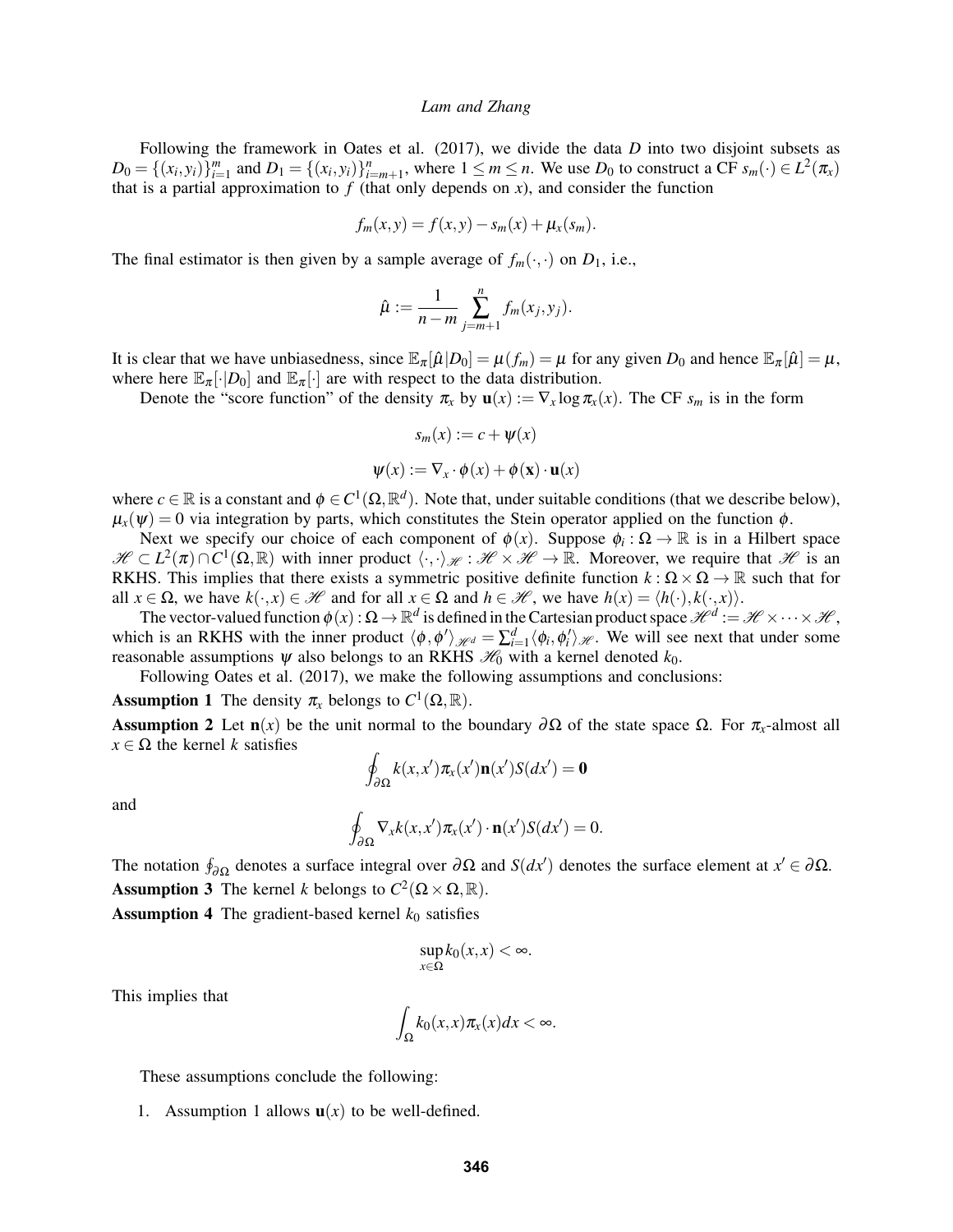- 2. With Assumptions [1](#page-2-0) and [2,](#page-2-1)  $\mu_x(\psi) = 0$  and so  $\mu_x(s_m) = c$ .
- 3. With Assumptions [1](#page-2-0) and [3,](#page-2-2)  $\psi$  belongs to  $\mathcal{H}_0$ , the RKHS with kernel

$$
k_0(x,x') := \nabla_x \cdot \nabla_{x'} k(x,x') + \mathbf{u}(x) \cdot \nabla_{x'} k(x,x') + \mathbf{u}(x') \cdot \nabla_x k(x,x') + \mathbf{u}(x) \cdot \mathbf{u}(x') k(x,x').
$$

4. With Assumptions [1,](#page-2-0) [2](#page-2-1) and [3,](#page-2-2) the gradient-based kernel  $k_0$  satisfies

$$
\int_{\Omega} k_0(x, x') \pi_x(x') dx' = 0
$$

for  $\pi_x$ -almost all  $x \in \Omega$ .

5. With Assumptions [1,](#page-2-0) [2,](#page-2-1) [3](#page-2-2) and [4,](#page-2-3) we have  $\mathcal{H}_0 \subset L^2(\pi_x)$ .

Next, let *C* denote the RKHS of constant functions with kernel  $k_{\mathscr{C}}(x, x') = 1$  for all  $x, x' \in \Omega$ . The norms associated to  $\mathscr C$  and  $\mathscr H_0$  is denoted by  $\|\cdot\|_{\mathscr C}$  and  $\|\cdot\|_{\mathscr H_0}$  respectively.  $\mathscr H_+=\mathscr C+\mathscr H_0$  denotes the set  $\{c+\psi : c \in \mathscr{C}, \psi \in \mathscr{H}_0\}$ . Equip  $\mathscr{H}_+$  with the structure of a vector space, with addition operator  $(c + \psi) + (c' + \psi') = (c + c') + (\psi + \psi')$  and multiplication operator  $\lambda(c + \psi) = (\lambda c) + (\lambda \psi)$ , each welldefined due to uniqueness of the representation  $f = c + \psi$ ,  $f' = c + \psi$  with  $c, c' \in \mathscr{C}$  and  $\psi, \psi' \in \mathscr{H}_0$ . It is known that  $\mathcal{H}_+$  can be constructed as an RKHS with kernel  $k_+(x, x') := k_{\mathcal{C}}(x, x') + k_0(x, x')$  and with norm  $||f||^2_{\mathscr{H}_+} := ||c||^2_{\mathscr{C}} + ||\psi||^2_{\mathscr{H}_0}.$ 

We will use crucially the decomposition

$$
f(X,Y) = \bar{f}(X) + \varepsilon(X,Y)
$$

where  $\bar{f}(X) = \mathbb{E}[f(X, Y)|X]$  can be viewed as the contribution of the fluctuation on f from X, and  $\varepsilon(X,Y) = f(X,Y) - \overline{f}(X)$  is the residual. Note that, by definition,  $\overline{f}(X)$  and  $\varepsilon(X,Y)$  are uncorrelated.

To state our next assumption, we denote  $(\mathcal{H}_+)_0^{\pi} := \{ f \in \mathcal{H}_+ : f = 0 \text{ a.e. with respect to } \pi_x \}$  and  $(\mathcal{H}_+)_1^{\pi} := (\mathcal{H}_+)_0^{\pi \perp}$  the orthogonal complement  $(\mathcal{H}_+)_0^{\pi}$  in  $\mathcal{H}_+$ .  $\overline{(\mathcal{H}_+)_1^{\pi}}$  is the closure of  $(\mathcal{H}_+)_1^{\pi}$  in  $L^2(\pi_x)$ , which is equal to  $\overline{\mathcal{H}}_+^{\pi}$ . See the definitions before Lemma [3](#page-5-0) for reference. We assume a basic well-posedness condition:

# <span id="page-3-1"></span>Assumption 5  $\bar{f} \in \overline{\mathscr{H}}_{+}^{\pi}$ .

We note that usually  $\bar{f}$  is unknown in practice so it is not easy to check Assumption [5.](#page-3-1) However, [Oates](#page-11-1) [et al. \(2019\)](#page-11-1) showed that under some reasonable conditions,  $\overline{\mathcal{H}}_+^{\pi} = L^2(\pi_x)$ , and in this case, Assumption [5](#page-3-1) appears mild. We also list the following stronger assumption that is used in [Oates et al. \(2017\)](#page-11-0) and [Oates](#page-11-1) [et al. \(2019\):](#page-11-1)

# **Assumption 6**  $\bar{f} \in (\mathcal{H}_+)^{\pi}$ .

To make precise that *X* is the "dominating" factor in contributing to the simulation noise, we make the following assumption:

<span id="page-3-2"></span>**Assumption 7**  $M_0 := \mathbb{E}_{\pi}[\varepsilon(X, Y)^2] < \infty$  where  $M_0$  is a small constant.

We have seen that when the decomposition of  $s_m$  into c and  $\psi$  is known, then finding its mean  $\mu_x(s_m)$  is straightforward and equal *c*. The effectiveness of the discussed approach lies on the approximation quality of  $s_m$  for  $\bar{f}$ . For the choice of  $s_m$ , we will use the so-called regularized least-squares (RLS) functional approximation in the RKHS  $\mathcal{H}_+$ . The next section presents our RLS analysis, which obtains  $s_m$  in a different path from [Oates et al. \(2017\)](#page-11-0) who does not consider the extra component *Y* and uses a more simplified machinery.

## <span id="page-3-0"></span>3 REGULARIZED LEAST SQUARE FUNCTIONAL APPROXIMATION

This section develops some theoretical results about RLS. Let  $z = (f(x_1, y_1), \dots, f(x_m, y_m))^T$ . The samples we need are  $\{(x_j, z_j = f(x_j, y_j))\}_{j=1,\dots,m}$ . Suppose  $\pi$  is the underlying sampling distribution. For this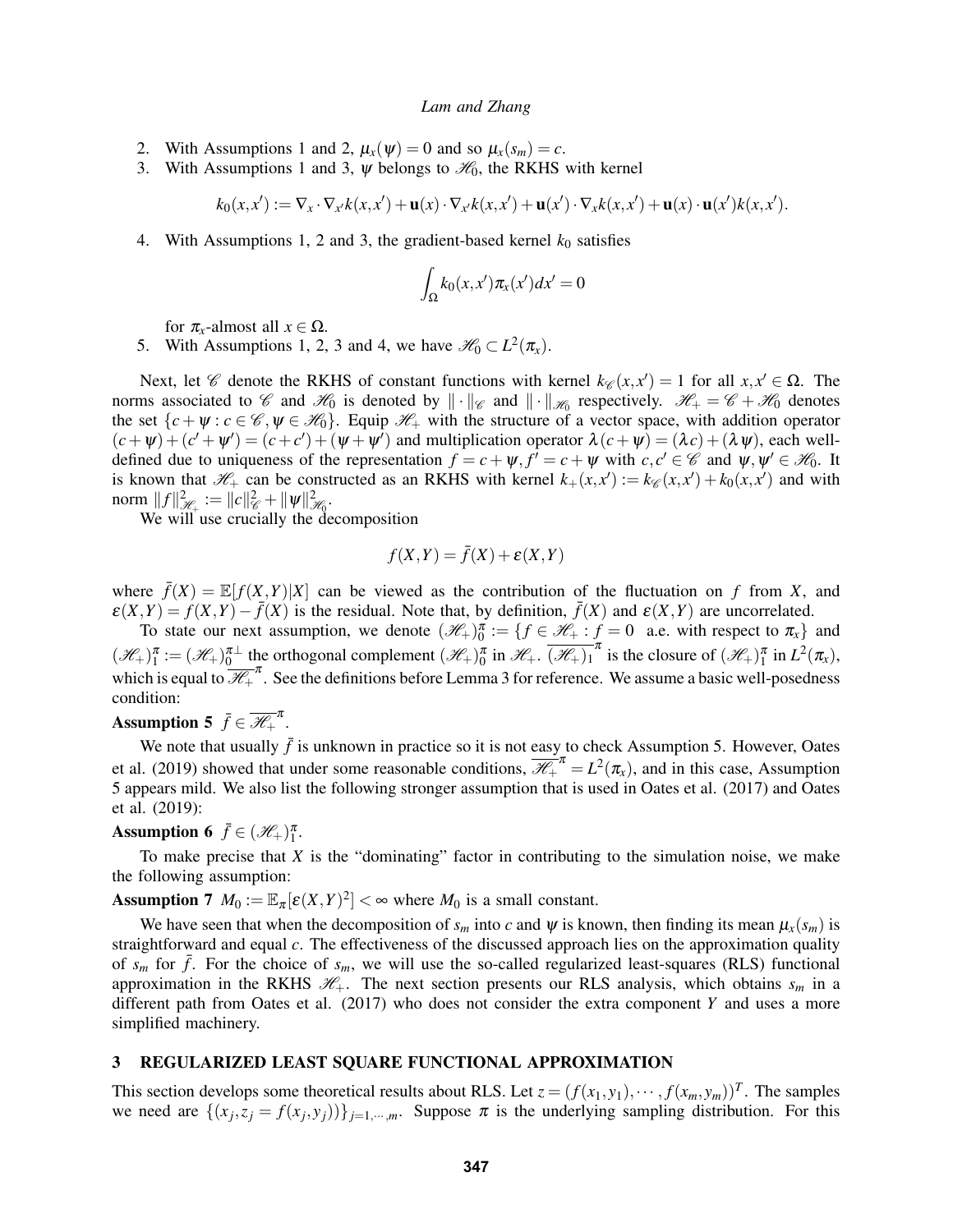section, we do not assume any information about  $\pi$ . We call  $f_{\pi}$  a regression function defined by

$$
f_{\pi}(x) = \int z d\pi(z|x) = \mathbb{E}_{\pi}[f(X,Y)|X=x]
$$

which is  $\bar{f}$  in the setting in Section [2.](#page-1-0)

The aim here is to learn the regression function  $f_{\pi}(x)$  by constructing a good approximating function *s<sub>m</sub>* from the data. Let *H* be a generic RKHS associated with the kernel  $k(x, y)$ . Let  $\|\cdot\|_{\mathcal{H}}$  denote the norm on  $\mathcal{H}$ . Note that  $k_x = k(x, \cdot)$  is a function in  $\mathcal{H}$ .

For this section, we only impose the following assumption:

<span id="page-4-0"></span>Assumption 8  $\kappa := \sup_{x \in \Omega} \sqrt{k(x,x)} < \infty$ ,  $M_0 := \mathbb{E}_{\pi}[(z - f_{\pi}(x))^2] < \infty$ . For any  $g \in \mathcal{H}$ ,  $g(x)$  is  $\pi$ measurable.  $f_{\pi} \in L^2(\pi)$ .

It follows that for any  $g \in \mathcal{H}$ ,

$$
\sup_{t\in\Omega}|g(t)|^2=\sup_{t\in\Omega}|\langle g,k_t\rangle|^2\leq \sup_{t\in\Omega}\|g\|_{\mathscr{H}}^2\|k_t\|_{\mathscr{H}}^2\leq\kappa^2\|g\|_{\mathscr{H}}^2.
$$

So under Assumption [8,](#page-4-0) any  $g \in \mathcal{H}$  is a bounded function. We point out the following inequality that we will use frequently:

$$
||g||_{L^p(\pi)} \le \kappa ||g||_{\mathscr{H}}, \forall 1 \le p \le \infty.
$$

The RLS functional approximation is given by

$$
s_m(x) := \underset{g \in \mathscr{H}}{\arg \min} \left\{ \frac{1}{m} \sum_{j=1}^m (f(x_j, y_j) - g(x_j)) + \lambda \|g\|_{\mathscr{H}} \right\}
$$

where  $\lambda > 0$  is a regularization parameter. Note that although we have  $y_j$  available, the needed data in this approximation are only the numbers  $\{z_j = f(x_j, y_j)\}_{j=1,\dots,m}$  and  $\{x_j\}_{j=1,\dots,m}$ . A nice property of RLS is that there is an explicit formula for its solution, as stated below.

<span id="page-4-1"></span>**Lemma 1** Let  $K = (k(x_i, x_j))_{m \times m}$ ,  $\hat{k}(x) = (k(x_1, x), \dots, k(x_m, x))^T$ . Then the RLS solution is given as  $s_m(x) = \beta^T \hat{k}(x)$  where  $\beta = (K + \lambda mI)^{-1}z$ .  $\Box$ 

Lemma [1](#page-4-1) shows us a way to calculate  $s_m$  in practice. On the other hand, to derive the property of  $s_m$ , we need to use some tools from functional analysis. To begin, we give an equivalent form of *s<sup>m</sup>* in terms of linear operators. Define the sampling operator  $S_x : \mathcal{H} \to \mathbb{R}^m$  associated with a discrete subset  $\{x_i\}_{i=1}^m$ of *X* by

$$
S_X(g) = (g(x_i))_{i=1}^m, f \in \mathcal{H}.
$$

The adjoint of the sampling operator,  $S_x^T : \mathbb{R}^m \to \mathcal{H}$ , is given by

$$
S_X^T(c) = \sum_{i=1}^m c_i k_{x_i}, c \in \mathbb{R}^m.
$$

Note that the compound mapping  $S_x^T S_x$  is a positive self-adjoint operator on  $\mathcal{H}$ . Let *I* denote the identity mapping on  $H$ . We have:

Lemma 2 The RLS solution can be written as follows:

$$
s_m = \left(\frac{1}{m}S_x^T S_x + \lambda I\right)^{-1} \frac{1}{m}S_x^T(z).
$$

 $\Box$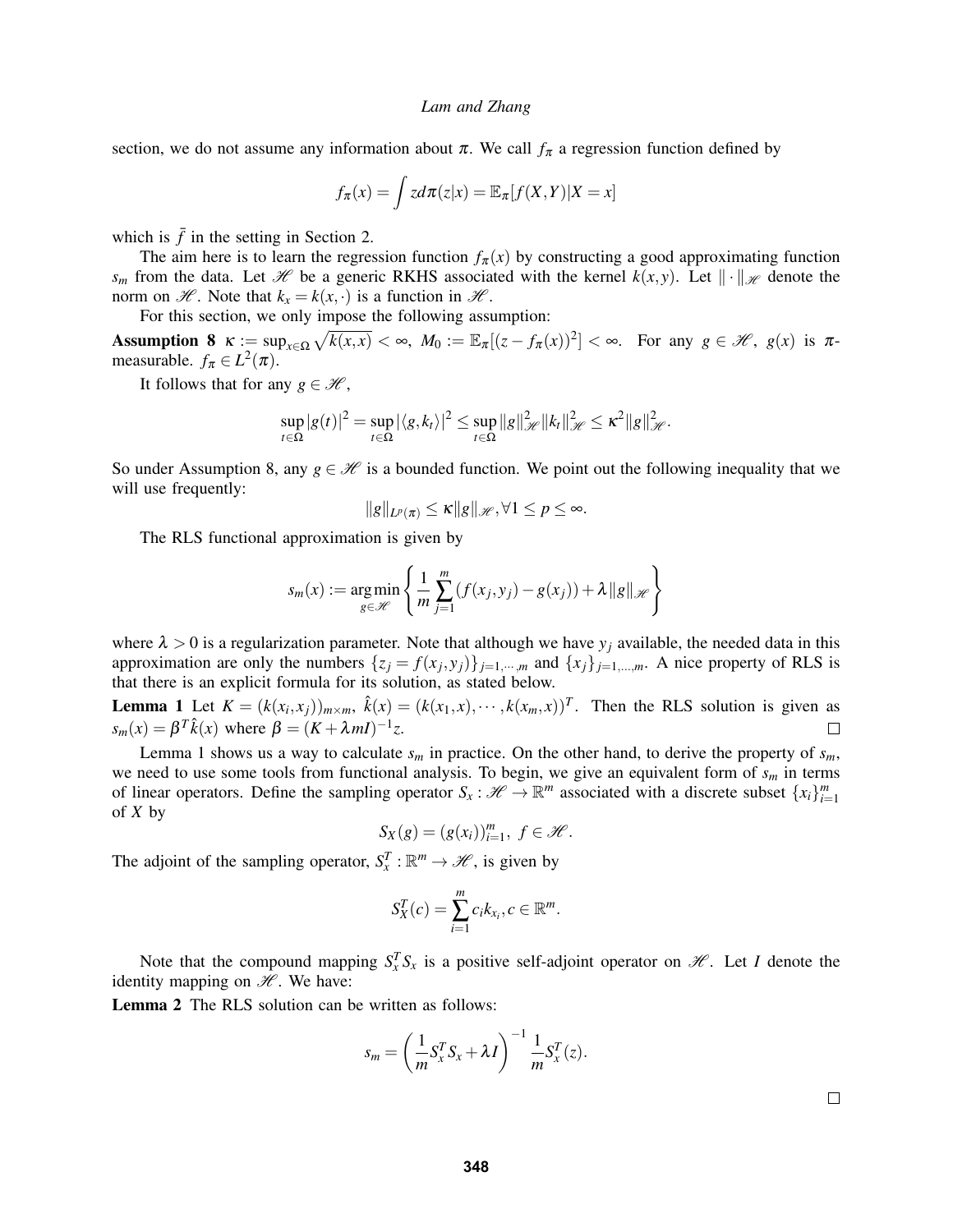A proof can be found in [Smale and Zhou \(2005\).](#page-11-7) It is also easy to derive this result directly from Lemma [1.](#page-4-1)

Next, we use the following established theorem. This result can be found in Theorem 2.4 and Proposition 2.10 in [Sołtan \(2018\).](#page-11-8)

**Theorem 1** [Continuous Functional Calculus] Let *A* be a bounded self-adjoint linear operator. Let  $C(\sigma(A))$ be the set of real-valued continuous functions defined on the spectrum of *A*. Then for any  $f \in C(\sigma(A))$ , *f*(*A*) is self-adjoint and  $|| f(A) || = \sup_{x \in \sigma(A)} | f(x) |$ .  $\Box$ 

Define  $L: L^2(\pi) \to L^2(\pi)$  as the integral operator

$$
(Lg)(x) := \int_{\Omega} k(x,x')g(x')\pi(x')dx', \ x \in \Omega, \ g \in L^2(\pi).
$$

This operator can be viewed as a linear operator on  $L^2(\pi)$  or on  $\mathcal{H}$ . Unless specified otherwise, we always assume the domain of *L* is  $L^2(\pi)$ . [Sun and Wu \(2009\)](#page-11-9) shows that *L* is a compact and positive self-adjoint operator on  $L^2(\pi)$ . Denote

$$
\mathcal{H}_0 := \{ f \in \mathcal{H} : f = 0 \text{ a.e. with respect to } \pi \} \text{ and}
$$

 $\mathscr{H}_1 := \mathscr{H}_0^{\perp}$ , the orthogonal complement  $\mathscr{H}_0$  in  $\mathscr{H}$ .

Note that both  $\mathcal{H}_0$  and  $\mathcal{H}_1$  are closed subspaces in  $\mathcal{H}$  with respect to the norm  $\|\cdot\|_{\mathcal{H}}$ . It is well-known that  $\mathcal{H}/\mathcal{H}_0$  is isometrically isomorphic to  $\mathcal{H}_1$ . So  $\mathcal{H}_1$  is essentially the quotient space of  $\mathcal H$  induced by the equivalence relation a.e. with respect to  $\pi$ , the same equivalence relation in  $L^2(\pi)$ . In practice, we may treat  $\mathcal{H}_1$  as  $\mathcal{H}$ .

Let  $\overline{\mathcal{H}}_1^{\pi}$  be the closure of  $\mathcal{H}_1$  in  $L^2(\pi)$ . The following theorem indicates a useful property of the integral operator *L* (a proof can be found in [Sun and Wu \(2009\)\)](#page-11-9).

<span id="page-5-0"></span>**Lemma 3**  $L^{1/2}$  is an isometric isomorphism from  $(\overline{\mathcal{H}}_1^{\pi}, \|\cdot\|_{L^2(\pi)})$  onto  $(\mathcal{H}_1, \|\cdot\|_{\mathcal{H}})$ .  $\Box$ 

Denote Range(*L<sup>r</sup>*) the range of *L<sup>r</sup>* where *L* is regarded as a positive self-adjoint operator on  $L^2(\pi)$ . When we write  $L^{-r}g \in L^2(\pi)$ , it should be understood as  $g \in \text{Range}(L^r)$  and  $L^{-r}g$  is a preimage of *g*.

Next, consider an oracle or a data-free limit of *s<sup>m</sup>* as

$$
f_{\lambda} := \underset{g \in \mathscr{H}}{\arg \min} \left\{ \mu_{x}((g - f_{\pi})^{2}) + \lambda ||g||_{\mathscr{H}}^{2} \right\}.
$$

We have the following explicit expression (a proof can be found in [Cucker and Smale \(2002\)\)](#page-11-5):

**Lemma 4** The solution of  $f_{\lambda}$  is given as  $f_{\lambda} = (L + \lambda I)^{-1} L f_{\pi}$ .

To show that  $s_m - f_\pi$  is small, we split it into two parts

<span id="page-5-1"></span>
$$
s_m - f_{\pi} = (s_m - f_{\lambda}) + (f_{\lambda} - f_{\pi}).
$$
\n(1)

The first part in [\(1\)](#page-5-1) comes from the statistical noise in the RLS regression, whereas the second part can be viewed as the bias of the functional approximation. We study the asymptotic error of each part in the next set of results. A proof of the following proposition can be found in [Sun and Wu \(2009\).](#page-11-9)

<span id="page-5-2"></span>**Proposition 1** Suppose that  $L^{-r}f_{\pi} \in L^2(\pi)$  where  $0 \le r \le 1$ . Then  $||f_{\lambda} - f_{\pi}||_{L^2(\pi)} \le \lambda^r ||L^{-r}f_{\pi}||_{L^2(\pi)}$ .  $\Box$ 

If we want to obtain a better bound for  $f_{\lambda} - f_{\pi}$  by using this proposition, we may want *r* to be as large as possible, but meanwhile  $L^{-r} f_{\pi} \in L^2(\pi)$  becomes a more restrictive constraint. However, we have the following proposition that can bypass this tradeoff.

<span id="page-5-3"></span>Proposition 2 The range of *L* satisfies

$$
\overline{\text{Range}(L)}^{\pi} = \overline{\mathscr{H}}^{\pi}.
$$

 $\Box$ 

 $\Box$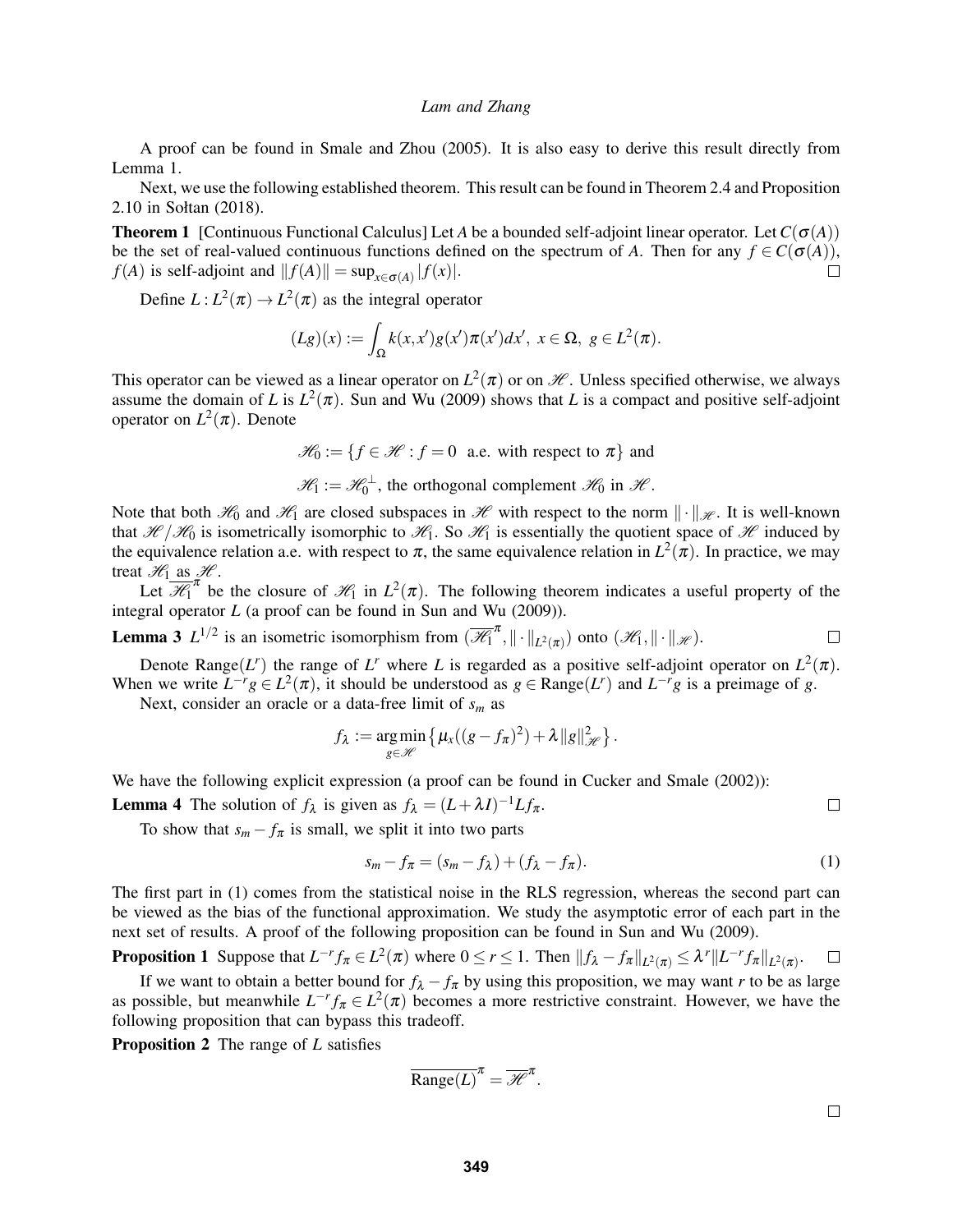*Proof.* Take any  $f_1 \in \overline{\mathcal{H}}^{\pi} = \overline{\mathcal{H}}^{\pi}$ . For any  $\varepsilon > 0$ , there exists  $f_2 \in \mathcal{H}_1$  such that  $||f_1 - f_2||_{L^2(\pi)} \le \varepsilon$ . It follows from Lemma [3](#page-5-0) that there exists  $g_1 \in \overline{\mathcal{H}_1}^{\pi}$  such that  $L^{1/2}g_1 = f_2$ . There exists  $g_2 \in \mathcal{H}_1$  such that  $||g_1 - g_2||_{L^2(\pi)} \leq \frac{\varepsilon}{\kappa}$  $\frac{\varepsilon}{\kappa}$ . Again, it follows from Lemma [3](#page-5-0) that there exists  $h_1 \in \overline{\mathcal{H}_1}^{\pi}$  such that  $L^{1/2}h_1 = g_2$ . Then we have

$$
||Lh_1-f_2||_{L^2(\pi)} \le \kappa ||Lh_1-f_2||_{\mathscr{H}} = \kappa ||L^{1/2}g_2 - L^{1/2}g_1||_{\mathscr{H}} = \kappa ||g_2 - g_1||_{L^2(\pi)} \le \varepsilon
$$

and

$$
||Lh_1 - f_1||_{L^2(\pi)} \leq ||Lh_1 - f_2||_{L^2(\pi)} + ||f_2 - f_1||_{L^2(\pi)} \leq 2\varepsilon.
$$

This implies that  $f_1 \in \overline{\text{Range}(L)}^{\pi}$  so

$$
\overline{\text{Range}(L)}^{\pi} \supset \overline{\mathscr{H}}^{\pi}.
$$

On the other hand, since

$$
\text{Range}(L) \subset \text{Range}(L^{1/2}) \subset \mathcal{H}
$$

we have

$$
\overline{\text{Range}(L)}^{\pi} \subset \overline{\mathscr{H}}^{\pi}.
$$

The following two propositions can be obtained via direct computation. Proofs can be found in [Sun](#page-11-9) [and Wu \(2009\).](#page-11-9)

<span id="page-6-0"></span>Proposition 3 We have

$$
||s_m - f_\lambda||_{\mathscr{H}} \leq \frac{1}{\lambda} ||\Delta||_{\mathscr{H}}
$$

where

$$
\Delta := \frac{1}{m} \sum_{i=1}^m (z_i - f_\lambda(x_i)) k_{x_i} - L(f_\pi - f_\lambda).
$$

 $\Box$ 

<span id="page-6-1"></span>Proposition 4 We have

$$
\mathbb{E}_{\pi}[\|\Delta\|_{\mathscr{H}}^2] \leq \frac{1}{m}\kappa^2(\mu_x((f_{\pi}-f_{\lambda})^2)+M_0).
$$

With this, we have the following estimate:

Corollary 2 We have

$$
\mathbb{E}_{\pi}[\|s_m-f_{\lambda}\|_{\mathscr{H}}^2]\leq \frac{\kappa^2(\mu_{x}((f_{\pi}-f_{\lambda})^2)+M_0)}{\lambda^2m}.
$$

*Proof.* Combining Proposition [3](#page-6-0) and Proposition [4,](#page-6-1) we obtain

$$
\mathbb{E}_{\pi}[\|s_m-f_{\lambda}\|_{\mathscr{H}}^2]\leq \frac{\kappa^2(\mu_{x}((f_{\pi}-f_{\lambda})^2)+M_0)}{\lambda^2m}.
$$

Also note that

$$
\mu_{x}((s_m-f_{\lambda})^2)\leq \kappa^2\|s_m-f_{\lambda}\|_{\mathscr{H}}^2.
$$

 $\Box$ 

Finally, putting everything together we have: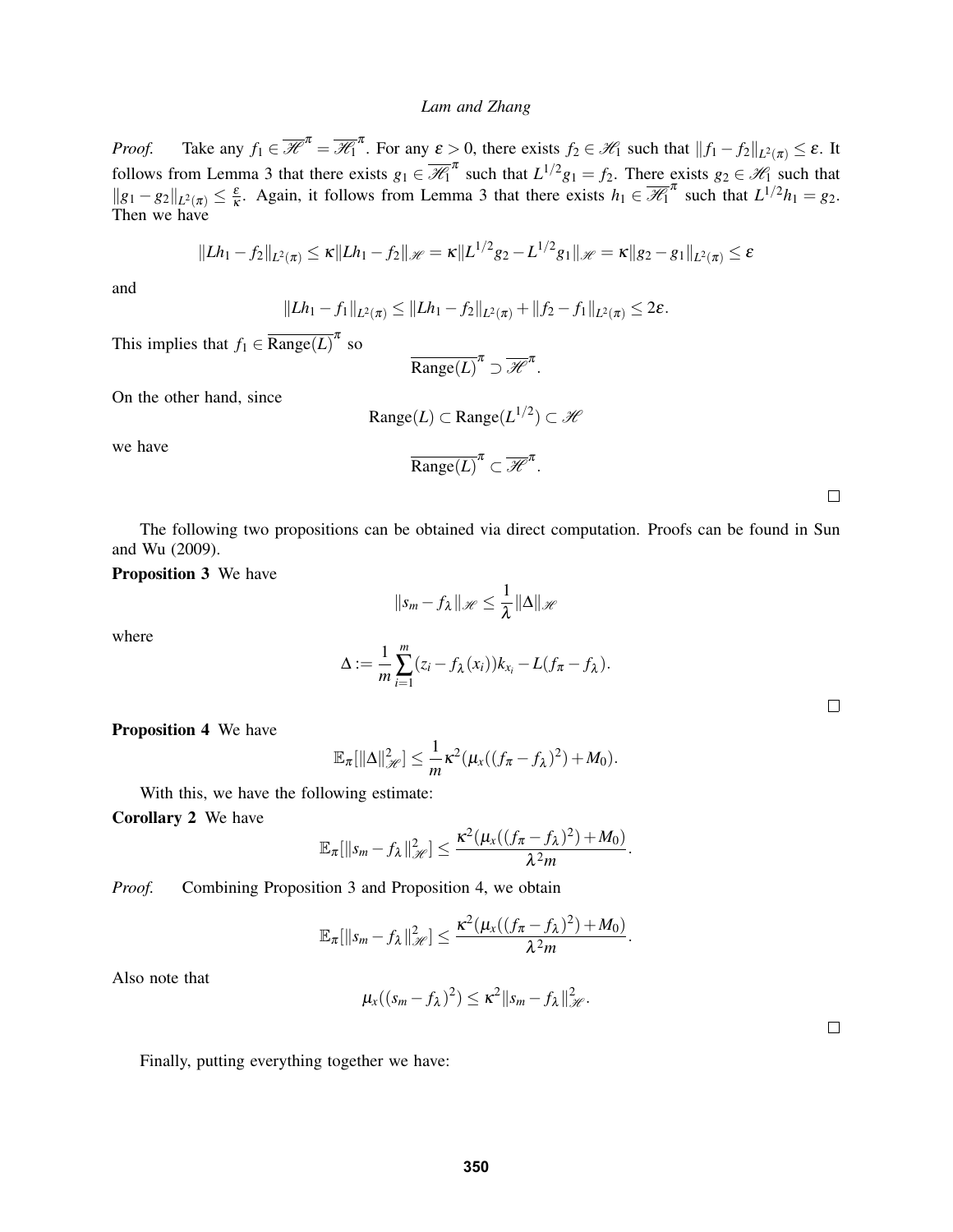<span id="page-7-1"></span>**Corollary 3** Suppose that  $L^{-r} f_\pi \in L^2(\pi)$  where  $0 \le r \le 1$ . Then

$$
\mathbb{E}_{\pi}[\mu_{x}((f_{\pi}-s_{m})^{2})] \leq \left(\frac{2\kappa^{4}}{\lambda^{2-2r}m}+2\lambda^{2r}\right)\mu_{x}((L^{-r}f_{\pi})^{2})+\frac{2\kappa^{4}M_{0}}{\lambda^{2}m}.
$$

In particular, taking  $\lambda = m^{-1/2}$ , we have

$$
\mathbb{E}_{\pi}[\mu_{x}((f_{\pi}-s_{m})^{2})] \leq C_{\kappa}m^{-r}\mu_{x}((L^{-r}f_{\pi})^{2}) + 2\kappa^{4}M_{0}
$$

where  $C_{\kappa} = 2\kappa^4 + 2$  only depends on  $\kappa$ .

*Proof.* Proposition [1](#page-5-2) shows that if  $L^{-r} f_\pi \in L^2(\pi)$ , then

$$
\mu_x((f_{\lambda}-f_{\pi})^2)\leq \lambda^{2r}\mu_x((L^{-r}f_{\pi})^2).
$$

We note that

$$
\mu_{x}((f_{\pi}-s_{m})^{2})\leq 2(\mu_{x}((f_{\pi}-f_{\lambda})^{2})+\mu_{x}((f_{\lambda}-s_{m})^{2})).
$$

So taking expectation, we have

$$
\mathbb{E}_{\pi}[\mu_x((f_{\pi}-s_m)^2)] \leq \left(\frac{2\kappa^4}{\lambda^2m}+2\right)\mu_x((f_{\pi}-f_{\lambda})^2)+\frac{2\kappa^4M_0}{\lambda^2m}\leq \left(\frac{2\kappa^4}{\lambda^2-2r_m}+2\lambda^{2r}\right)\mu_x((L^{-r}f_{\pi})^2)+\frac{2\kappa^4M_0}{\lambda^2m}.
$$

Corollary [3](#page-7-1) shows that  $s_m$  computed through RLS approximates  $f_\pi$  closely, measured by a mean square error under  $\pi$  of order  $m^{-r}$ . It appears that Corollary [3](#page-7-1) is more refined than the theory used by [Oates et al.](#page-11-0) [\(2017\).](#page-11-0) Accordingly, we will prove a better result in the next section.

# <span id="page-7-0"></span>4 CONTROL FUNCTIONALS ON PARTIAL INPUTS

This section presents the properties of  $\hat{\mu}$  defined in Section [2.](#page-1-0) Note that  $\mathcal{H}$  in Section [3](#page-3-0) coincides with  $\mathcal{H}_+$  in Section [2.](#page-1-0) First, the following expression of  $s_m$  is a direct consequence of Lemma [1.](#page-4-1)

# <span id="page-7-2"></span>Lemma 5 Let

$$
z = (f(x_1, y_1), \cdots, f(x_m, y_m))^T
$$

$$
K_+ = (k_+(x_i, x_j))_{m \times m}
$$

$$
\hat{k}_+(x) = (k_+(x_1, x), \cdots, k_+(x_m, x))^T
$$

and

 $\hat{k}_0(x) = (k_0(x_1, x), \cdots, k_0(x_m, x))^T$ .

Then the RLS solution is given as  $s_m(x) = \beta^T \hat{k}_+(x)$  where  $\beta = (K_+ + \lambda mI)^{-1}z$ .  $\Box$ 

We remark that  $s_m(x)$  is a linear combination of *z*. Moreover, these coefficients only depend on the RKHS  $\mathcal{H}_0$ , free of the function of interest *f*. The following computes the mean of  $s_m$  (the proof is straightforward and thus skipped):

<span id="page-7-3"></span>**Lemma 6** Let 
$$
s_m(x) = \beta^T \hat{k}_+(x)
$$
 as given in Lemma 1. We have  $\mu_x(s_m) = \beta^T \mathbf{1}$ .

Combining Lemmas [5](#page-7-2) and [6](#page-7-3) gives us an explicit form of the estimator  $\hat{\mu}$ . To describe the error of  $\hat{\mu}$ , we first state the following observation of [Oates et al. \(2017\)](#page-11-0) that translates the error of *s<sup>m</sup>* into the error of the two-phase estimator  $\hat{\mu}$ .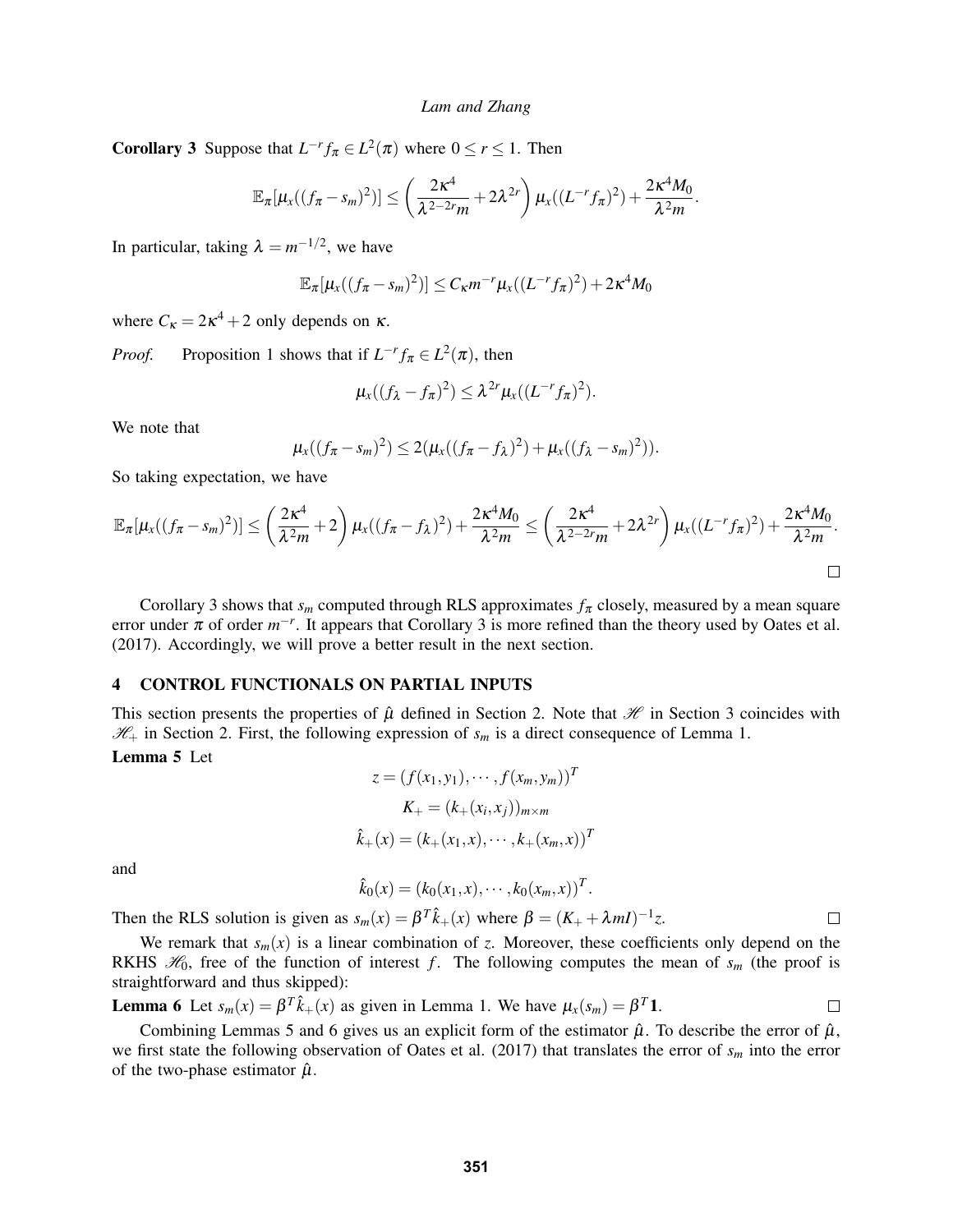<span id="page-8-1"></span>Proposition 5 Assume

$$
\mathbb{E}_{\pi}[\mu((f-s_m)^2)]=I_1.
$$

Then the mean square error of  $\hat{\mu}$  is given by

$$
\mathbb{E}_{\pi}[(\hat{\mu}-\mu)^2]=\mathbb{E}_{\pi}[\mathbb{E}_{\pi}[(\hat{\mu}-\mu)^2|D_0]]\leq \frac{I_1}{n-m}.
$$

*Proof.* For  $i = m+1, ..., n$ , we have  $\mathbb{E}_{\pi}[f_m(x_i, y_i) - \mu | D_0] = 0$ . By the independence of *D*,

$$
\mathbb{E}_{\pi}[(\hat{\mu}-\mu)^2|D_0]=\left(\frac{1}{n-m}\right)^2\sum_{i=m+1}^n\mathbb{E}_{\pi}[(f_m(x_i,y_i)-\mu)^2|D_0].
$$

It is well-known that  $\mathbb{E}[(X-a)^2]$  is minimized when  $a = E(X)$ . This implies that

$$
\mathbb{E}_{\pi}[(f_m(x_i,y_i)-\mu)^2|D_0] \leq \mathbb{E}_{\pi}[(f_m(x_i,y_i)-\mu(s_m))^2|D_0].
$$

The right-hand side is exactly  $\mathbb{E}_{\pi}[(f - s_m)^2 | D_0]$ . Therefore

$$
\mathbb{E}_{\pi}[(\hat{\mu}-\mu)^{2}|D_{0}] \leq \left(\frac{1}{n-m}\right)^{2} \sum_{i=m+1}^{n} \mu((f-s_{m})^{2}) = \frac{1}{n-m} \mu((f-s_{m})^{2}).
$$

The main theorem in this section is:

<span id="page-8-0"></span>**Theorem 4** Suppose Assumptions [1](#page-2-0)[-5,](#page-3-1) [7](#page-3-2) hold and take an RLS estimate with  $\lambda = m^{-\frac{1}{2}}$  and take  $m = O(n)$ . Then the estimator  $\hat{\mu}$  is an unbiased estimator of  $\mu$  with

$$
\mathbb{E}_{\pi}[(\hat{\mu}-\mu)^2] = O(C_{\kappa}(C_f n^{-2} + M_0 n^{-1}))
$$

where  $C_f$  is a constant free of *m* (and *n*),  $C_k = 2k^4 + 2$  and the outside *O* only depends on the ratio  $m/n$ . П

*Proof of Theorem [4.](#page-8-0)* We apply the results from Section [3.](#page-3-0) We first check that the setting here accords with the conditions in Section [3.](#page-3-0) Recall that the set of samples in Section [3](#page-3-0) corresponds to  $\{(x_j, z_j)$  $f(x_j, y_j)$ } $_{j=1,\dots,m}$ , and the  $f_\pi$  there corresponds to  $\bar{f}(x)$  here. It follows from Assumption [4](#page-2-3) and  $k_+(x, x') =$  $1+k_0(x, x')$  that

$$
\kappa = \sup_{x \in \Omega} \sqrt{k_+(x,x)} < \infty
$$

so Assumption [8](#page-4-0) is satisfied. Besides, *M*<sup>0</sup> there is exactly *M*<sup>0</sup> here since by definition, we have

$$
M_0=\mathbb{E}_{\pi}[(z-f_{\pi}(x))^2]=\mathbb{E}_{\pi}[(f(x,y)-f(x))^2]=\mathbb{E}_{\pi}[\varepsilon(x,y)^2]<\infty.
$$

Assumption [5](#page-3-1) assumes that  $\bar{f} \in \overline{\mathcal{H}}_+^{\pi}$  which is a weaker condition than  $L^{-r} \bar{f} \in L^2(\pi_x)$  so we cannot apply Corollary [3](#page-7-1) directly. However, we have shown in Proposition [2](#page-5-3) that  $\overline{\mathcal{H}}_{+}^{\pi} = \overline{\text{Range}(L)}^{\pi}$ . Consider the following approximation approach: Fix  $\varepsilon = M_0$ . There exists a  $g \in \text{Range}(L)$  such that  $\|\bar{f} - g\|_{L^2(\pi_x)}^2 \leq \varepsilon$ . Let  $h = f - g$  so  $\bar{h} = \bar{f} - g$ . Let  $s_m^h$ ,  $s_m^g$  be the RLS functional approximation of *h*, *g* respectively. As we point out after Lemma [5,](#page-7-2)  $s_m^h$  is a linear functional of *h*, so we write

$$
h - s_m^h = (f - s_m) - (g - s_m^g).
$$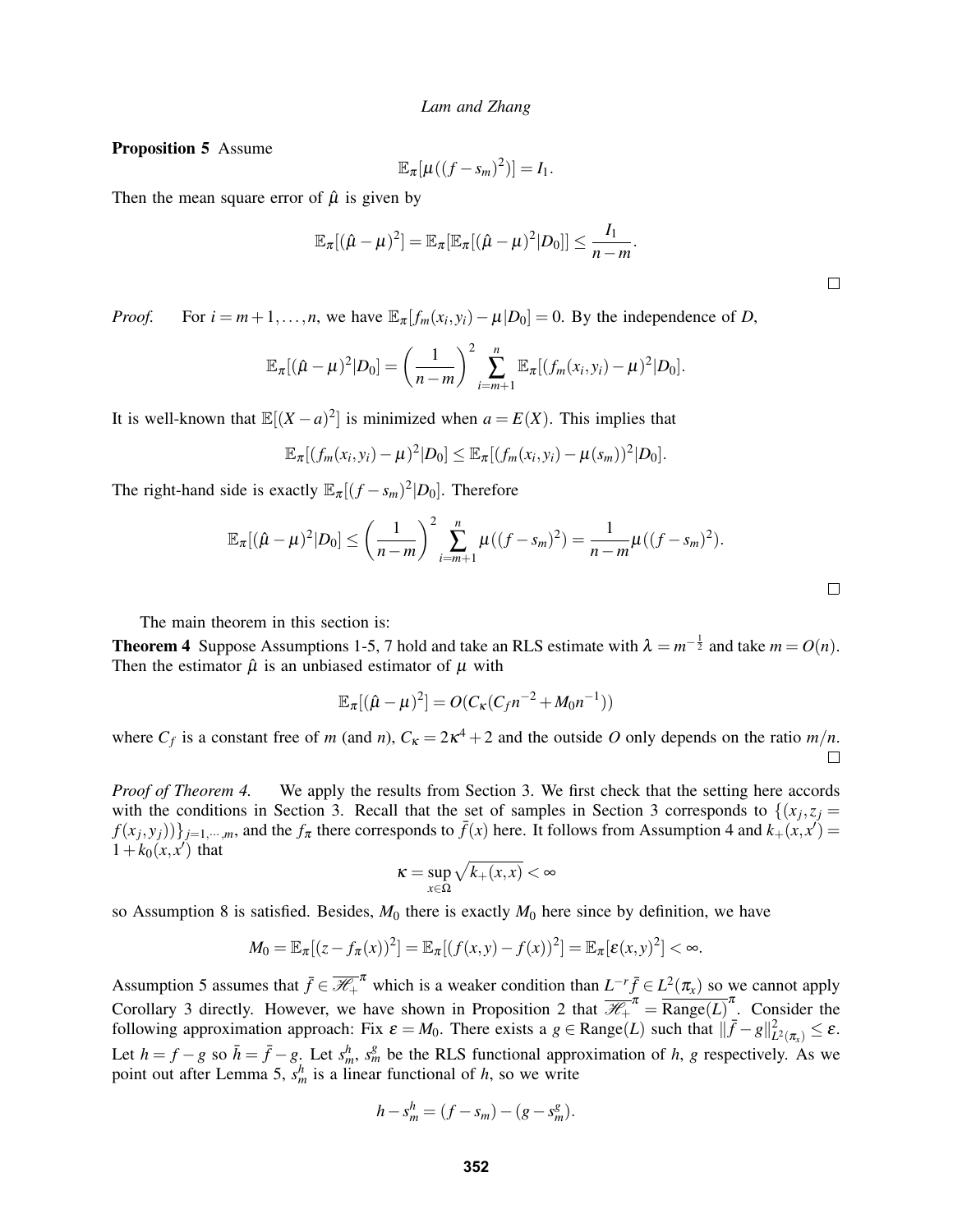Next we apply Corollary [3](#page-7-1) (with  $r = 1$ ) to the samples  $\{(x_i, g(x_i))\}$ : Since  $g \in \text{Range}(L)$  and  $g$  is a function of *x* only,  $M_0^g = 0$  and

$$
\mathbb{E}_{\pi}[\mu_{x}((g-s_{m}^{g})^{2})] \leq C_{\kappa}m^{-1}\mu_{x}((L^{-1}g)^{2}).
$$

Again, we apply Corollary [3](#page-7-1) (with  $r = 0$ ) to the samples  $\{(x_i, h(x_i, y_i))\}$ : We note that  $h \in L^2(\pi)$  and  $\bar{g} = g$ so

$$
M_0^h := \mathbb{E}_{\pi}[(h(x, y) - \bar{h}(x))^2] = \mathbb{E}_{\pi}[(f(x, y) - \bar{f}(x))^2]
$$

which is the same as  $M_0$  and thus

$$
\mathbb{E}_{\pi}[\mu_{x}((\bar{h}-s_{m}^{h})^{2})] \leq C_{\kappa}\mu_{x}(\bar{h}^{2}) + (C_{\kappa}-2)M_{0} \leq (2C_{\kappa}-2)M_{0}
$$

where  $C_{\kappa} = 2\kappa^4 + 2$ .

Combining the above, we obtain

$$
\mathbb{E}_{\pi}[\mu_{x}((\bar{f}-s_{m})^{2})] \leq 2((2C_{\kappa}-2)M_{0}+C_{\kappa}m^{-1}\mu_{x}((L^{-1}g)^{2})).
$$

Finally it remains to show a bound for

$$
\mathbb{E}_{\pi}[\mu((f-s_m)^2)].
$$

To this end, we split  $f - s_m$  into two parts as follows:

$$
\mathbb{E}_{\pi}[\mu((f-s_m)^2)] = \mathbb{E}_{\pi}[\mu((\bar{f}+\varepsilon-s_m)^2)] \leq 2(\mathbb{E}_{\pi}[\mu_x((\bar{f}-s_m)^2)] + \mathbb{E}_{\pi}[\varepsilon(X,Y)^2]) = 2(\mathbb{E}_{\pi}[\mu_x((\bar{f}-s_m)^2)] + M_0).
$$

Hence we obtain

$$
\mathbb{E}_{\pi}[\mu((f - s_m)^2)] \leq 8C_{\kappa}M_0 + 4C_{\kappa}m^{-1}\mu_{x}(L^{-1}g)^2).
$$

Using Proposition [5](#page-8-1) and noting that  $m = O(n)$ , we can write

$$
\mathbb{E}_{\pi}[(\hat{\mu} - \mu)^2] = O(C_{\kappa}(C_f n^{-2} + M_0 n^{-1})).
$$

Consider a case where  $M_0$  is a relatively small number compared with  $C_f$ . Then the bound in Theorem [4](#page-8-0) essentially becomes

$$
\mathbb{E}_{\pi}[(\hat{\mu}-\mu)^2]=O(n^{-2}).
$$

Therefore even in the case that we know very little about *Y*, the CF method applied on *X* only still improves the Monte Carlo rate. Note that Theorem [4](#page-8-0) provides a different rate from [Oates et al. \(2017\),](#page-11-0) the reason being that in our proof we employ a more refined inequality developed in Section [3](#page-3-0) together with a different approximation approach.

## <span id="page-9-0"></span>5 BIASED GENERATING DISTRIBUTION

In this section, we digress our investigation and consider the case where we could only generate *X* from a distribution  $q_x$  different from  $\pi_x$ . We have explicit closed-form formula for  $\pi_x$  as described in Section [2,](#page-1-0) but we may not have that for *q<sup>x</sup>* (though Monte Carlo samples are available). For this section, suppose the auxiliary variable *Y* does not show up (so we write  $q = q_x$ ,  $\pi = \pi_x$ ) and the regression function is *f* itself, leaving the discussion with the presence of auxiliary variables to future work.

We use the same CF method on *X*: We construct the RKHS  $\mathcal{H}$  and  $\mathcal{H}_+$  based on  $\pi$ , then construct the estimator  $s_m$  in exactly the same way (note that  $s_m$  only depends on  $\mathcal{H}_+$  and the data, free of the underlying distribution), and we obtain the formula for  $\mu_x(s_m)$  as we did in Lemma [6.](#page-7-3) Our goal is still to estimate  $\mu$ . In this case, we do not have unbiasedness anymore since  $\mathbb{E}_q[f_m(X) - \mu | D_0]$  is not necessarily equal to 0. However, we will see that we can still construct reasonable estimators for  $\mu$  under  $q$  under the CF framework.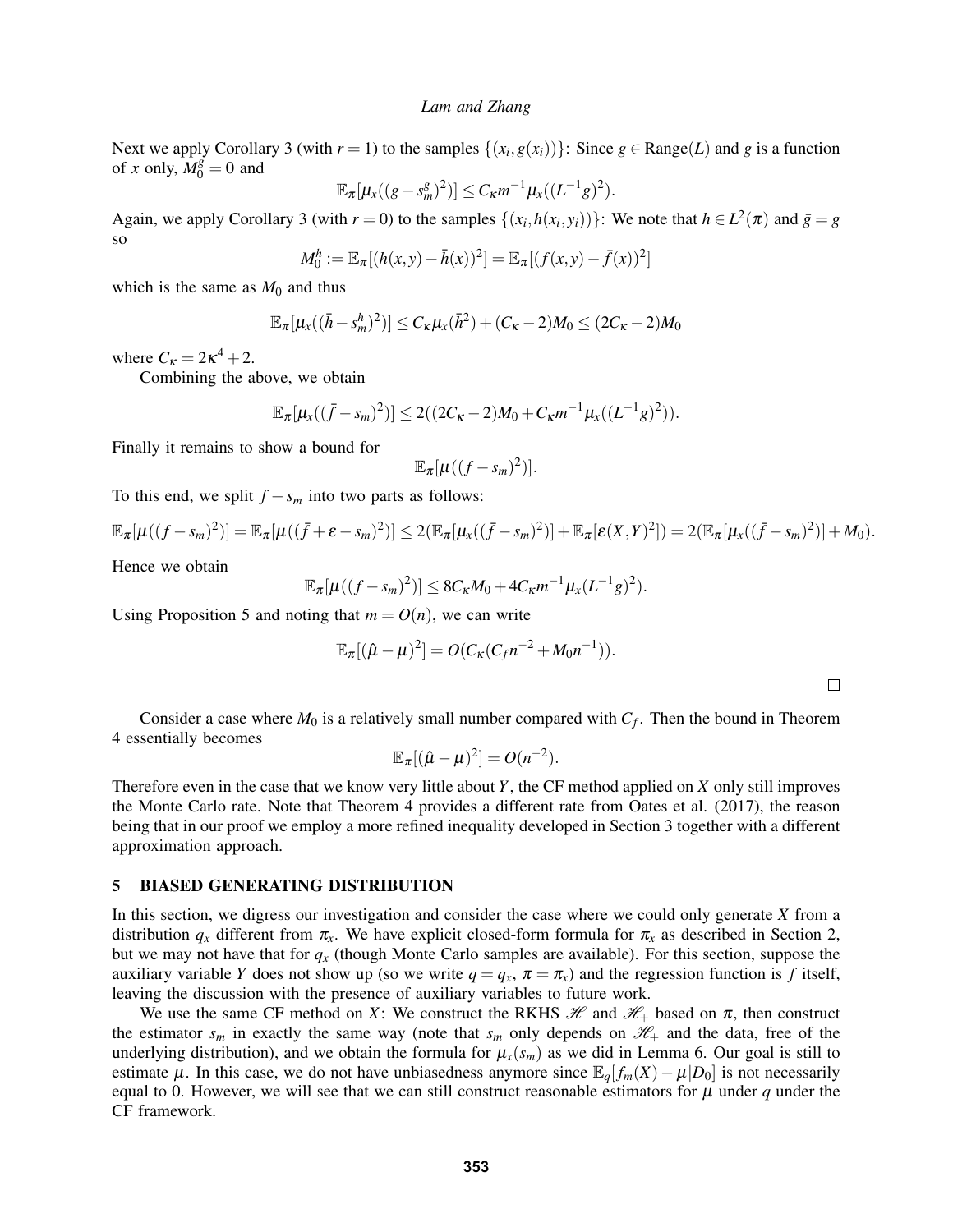We introduce further notations. For any measurable function  $g : \Omega \to \mathbb{R}$ , we write  $v_x(g) = \int_{\Omega} g(x) q_x(x) dx$ . Let  $L^2(q_x)$  denote the space of measurable functions  $g: \Omega \to \mathbb{R}$  for which  $v_x(g^2)$  is finite, with the norm written as  $\|\cdot\|_{L^2(q_x)}$ . Let  $L_q: L^2(q_x) \to \mathcal{H}_+$  denote the integral operator

$$
(L_qg)(x):=\int_{\Omega}k(x,x')g(x')q_x(x')dx',\ x\in\Omega,\ g\in L^2(q_x).
$$

While  $s_m$  is constructed from  $\mathcal{H}_+$  (induced by the original distribution  $\pi$ ), the results on RLS that we developed in Section [3](#page-3-0) can still be applied. In fact,  $\pi$  in Section 3 (independent of the choice of RKHS) stands for the underlying distribution of the samples which is exactly *q* in this section. In particular, Corollary [3](#page-7-1) (with distribution *q*) is still valid in the current case.

We introduce the following assumptions that will be used in this section:

<span id="page-10-1"></span><span id="page-10-0"></span>Assumption 9  $f \in (\mathcal{H}_+)_1^q$  $\frac{q}{1}$ . Assumption 10  $\mathbb{E}_{\pi}[\pi_x/q_x] < \infty$ .

The following theorem reveals that the estimator  $\mu_x(s_m)$  (computed in Lemma [6\)](#page-7-3) is a rough approximation to  $\mu$  under  $q$ . (For this estimator, we set  $n = m$  and use the entire data set  $D$  to construct  $s_m$ .)

<span id="page-10-2"></span>**Theorem 5** Suppose Assumptions [1,](#page-2-0) [2,](#page-2-1) [3,](#page-2-2) [4,](#page-2-3) [9](#page-10-0) and [10](#page-10-1) hold and take a RLS estimate with  $\lambda = m^{-1/2}$ . Then the estimator  $\mu_x(s_m)$  is an estimator of  $\mu$  with

$$
\mathbb{E}_q[(\mu_{x}(s_m)-\mu))^2]=O(m^{-\frac{1}{2}}).
$$

.

*Proof.* First we note that  $f_q = f$ ,  $M_0 = 0$  and

$$
f \in (\mathcal{H}_+)_1^q \subset \text{Range}(L_q^{\frac{1}{2}}).
$$

It follows from Corollary [3](#page-7-1) that

$$
\mathbb{E}_q[v_x((f-s_m)^2)] \leq C_{\kappa} m^{-\frac{1}{2}} v_x((L_q^{-1/2}f)^2) = C_{\kappa} m^{-\frac{1}{2}} ||f||^2_{\mathcal{H}_+}
$$

where  $C_K = 2\kappa^4 + 2$ . Next, we have

$$
|\mu_x(s_m)-\mu|\leq \mathbb{E}_{\pi}[|s_m-f|]=\int_{\Omega}|s_m(t)-f(t)|\pi_x(t)dt.
$$

It follows from Cauchy-Schwarz inequality that

$$
\left(\int_{\Omega}|s_m(t)-f(t)|\pi_x(t)dt\right)^2 \leq \left(\int_{\Omega}|s_m(t)-f(t)|^2q_x(t)dt\right)\left(\int_{\Omega}\frac{(\pi_x(t))^2}{q_x(t)}dt\right)
$$

$$
=v_x((f-s_m)^2)\mathbb{E}_{\pi}[\pi_x/q_x].
$$

Therefore we obtain

$$
\mathbb{E}_q[(\mu_x(s_m)-\mu))^2] \leq \mathbb{E}_q[\nu_x((f-s_m)^2)](\mathbb{E}_\pi[\pi_x/q_x])^2
$$

Then the result follows from Assumption [10.](#page-10-1)

Theorem [5](#page-10-2) implies that the CF estimator still retains consistency regardless of the generating distribution of *X*, as long as this distribution is close to the target distribution in the sense of a controllable likelihood ratio. However, the convergence rate is subcanonical. This theorem can be compared with the corresponding results in importance sampling (e.g., [Liu and Lee 2017\)](#page-11-3) that achieves a better convergence  $\mathbb{E}_q[(\hat{\mu}-\mu\hat{)}]^2] = O(m^{-1})$ . In our future work, we will refine our analysis to improve our convergence rate as well as expanding the analyses to more general settings.

 $\Box$ 

 $\Box$